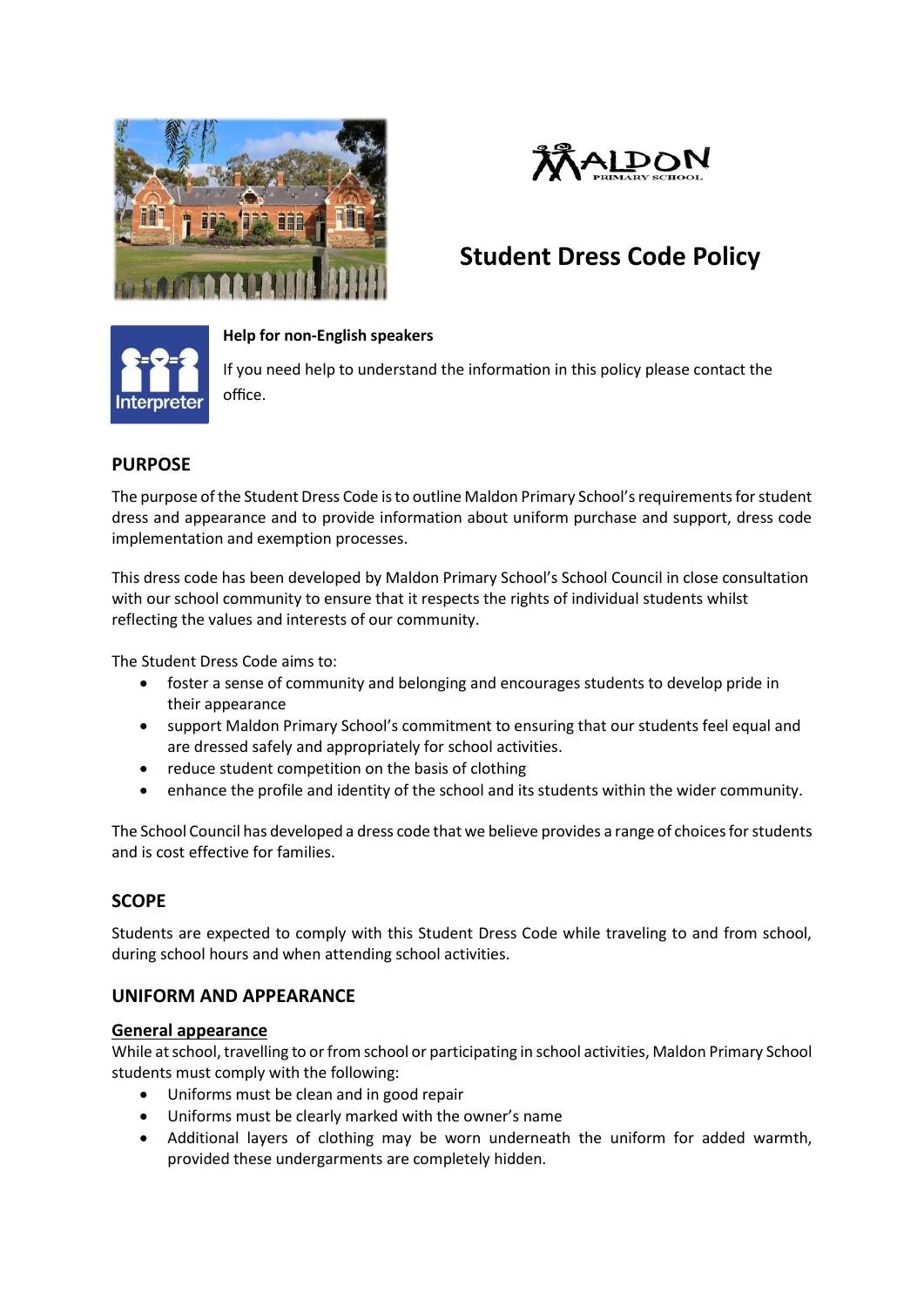#### **Jewellery and cosmetics**

Students are not permitted to wear decorative jewellery to school. Stud earrings and sleepers worn in the ears, and watches, are the only acceptable jewellery.

Cosmetics may not be worn at school. If nail polish is worn, a pale colour is preferred.

#### **Hair and Sun safety**

Shoulder length or longer hair is to be tied back to help restrict the spread of nits and lice and for student safety.

School uniform hats must be worn outside from mid-August (exact date to be set by the school annually) to 30 April and on any other day prescribed by the school. School uniform hats may also be worn outside of this time period, by parent or student choice.

Hats are not to be worn inside.

Students are permitted to wear sunglasses during outdoor activities. Sunglasses should be closefitting, wrap-around that meet the Australian Standards 1067 and cover as much of the eye area as possible.

#### **PURCHASE OF UNIFORMS**

Uniform items can be purchased from the general office at school between 8.30am and 3.30pm, Monday to Friday. The school endeavours to keep a supply of uniform items in stock however sometimes it may be necessary for parents to order items with delivery usually taking two to three weeks.

Maldon Primary School also has a supply of second-hand uniform for parents to purchase. Items can be purchased from the general office.

#### **Support for families experiencing difficulty**

Please contact the Principal or Business Manager to discuss support that we may be able to provide to families experiencing difficulty meeting uniform costs, including information about eligibility for uniform support through State Schools' Relief. Further information about State Schools' Relief is also available on their website[: htps://www.ssr.net.au/](https://www.ssr.net.au/)

#### **IMPLEMENTATION**

Maldon Primary School will ensure that this Student Dress Code is communicated to all families and students through our website and newsletter. We will assist students who may be experiencing difficulties complying with this policy where possible.

Students wearing non-compliant uniform items may be asked to change into a compliant item of clothing provided by the school.

If a student is out of school uniform or otherwise breaches the Student Dress Code on a recurring basis, a note will be provided to the student and parents by the classroom teacher. If non-compliance with the dress code becomes a continued occurrence, the Principal will be informed and a phone call home may be required. In this event, the school will continue to work with the student and family to support compliance.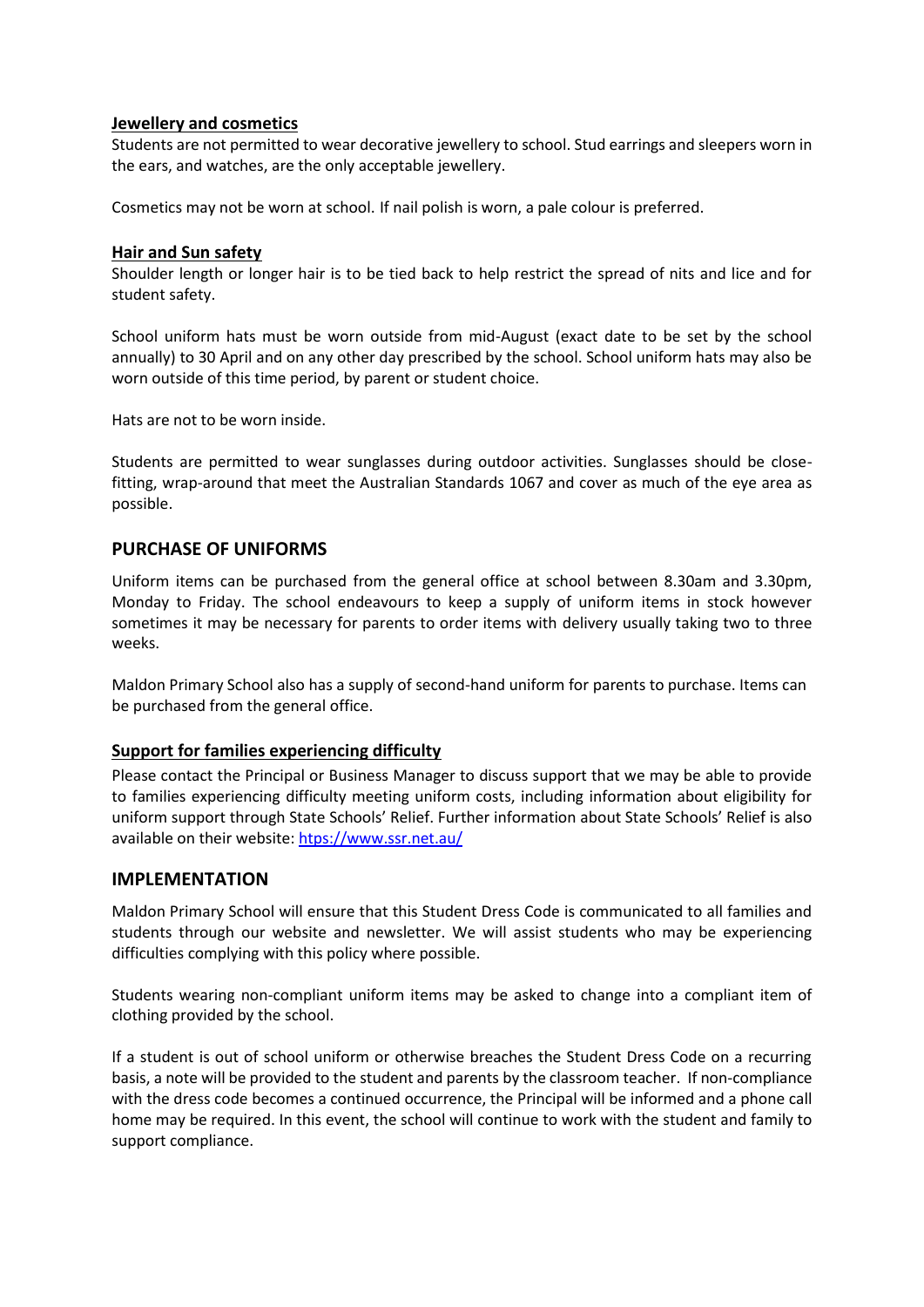Measures taken by Maldon Primary School to address concerns about student non-compliance with the Student Dress Code will also be addressed in accordance with our Student Wellbeing and Engagement Policy.

# **EXEMPTIONS TO STUDENT DRESS CODE**

We recognise that there may be situations where the application of this dress code may affect students unequally.

Students and their parents or carers may apply either in writing or in person to the Principal for an exemption to this Student Dress Code if:

- an aspect of this code prevents the student from complying with a requirement of their religious, ethnic or cultural beliefs or background
- the student has a particular disability or health condition that requires a departure from the dress code
- the student or their parents/carers can demonstrate particular economic hardship that prevents them from complying with the dress code.

When the Principal receives a request for an exemption, they will:

- consider the grounds for the exemption request
- explain the process to the student and/or their parents/carers
- encourage the student and/or their parents/carers to support their application with evidence.

The Principal or delegate will then try to negotiate a resolution that is acceptable to all parties. If an exemption is not allowed, then written reasons will be provided to the student and/or their parents or carers.

#### **CONCERNS ABOUT THIS STUDENT DRESS CODE**

Maldon Primary School welcomes feedback from the school community in relation to this Student Dress Code. If you have a concern or complaint about the Student Dress Code, further information about raising a concern or complaint is available in our school's *Parent Complaint Policy*, available on the school website [www.maldonps.vic.edu.au/](file://///1254AFS01/Users/USERS/Policies/Current%20policies/www.maldonps.vic.edu.au%20)policies

# **COMMUNICATION**

This policy will be communicated to our school community in the following ways:

- Available publicly on our school's website
- Reminders in our school newsletter
- Discussed at staff briefings/meetings as required
- Included in transition and enrolment packs
- Discussed at parent information nights/sessions
- Hard copy available from school administration upon request

#### **FURTHER INFORMATION AND RESOURCES**

- Sunsmart Policy, Parent Complaint Policy and Student Wellbeing and Engagement Policy available on the school websit[e www.maldonps.vic.edu.au/](file://///1254AFS01/Users/USERS/Policies/Policies%202020/www.maldonps.vic.edu.au%20)policies
- Department of Education and Training [Student Dress Code](https://www2.education.vic.gov.au/pal/student-dress-code/policy)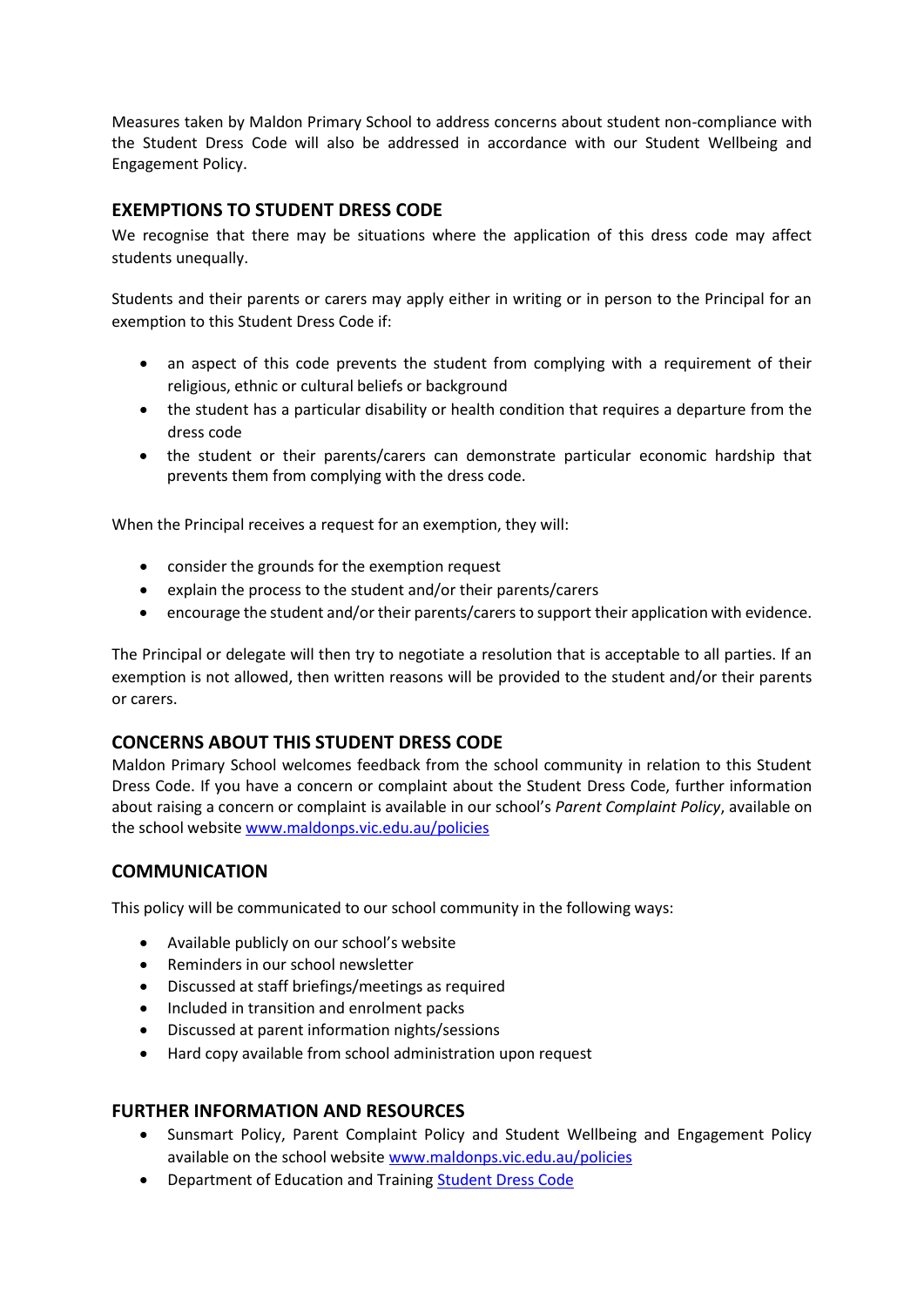• Department of Education and Training **Student Engagement policies and guidelines**.

# POLICY REVIEW AND APPROVAL

| Policy last reviewed       | June 2022                                  |
|----------------------------|--------------------------------------------|
| Consultation               | School Council June 8 <sup>th</sup> , 2022 |
| Approved by                | <b>School Council</b>                      |
| Next scheduled review date | June 2024                                  |